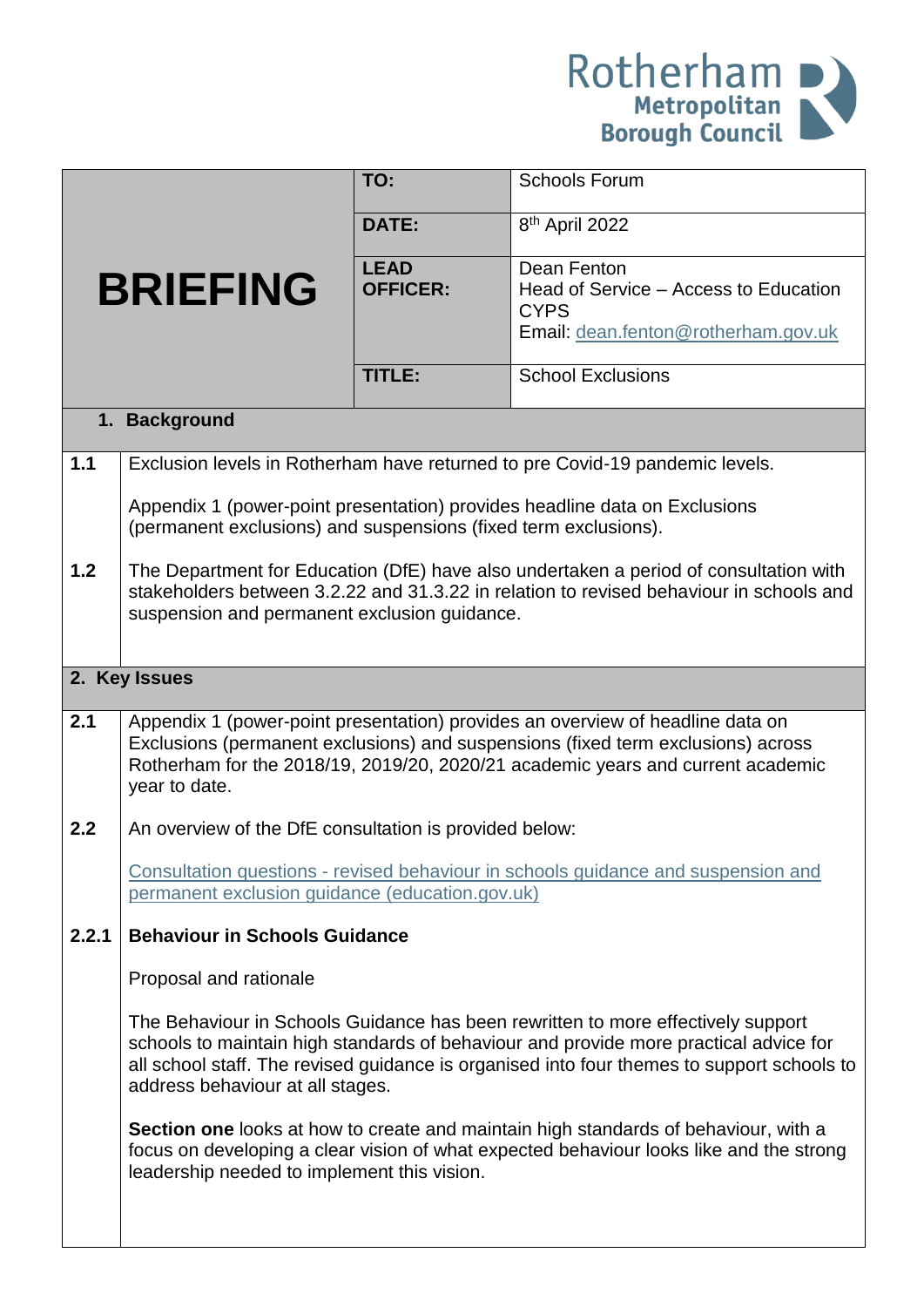|       | Section two sets out how schools should respond robustly to incidents of misbehaviour<br>in order to deter further incidents, restore order and protect pupils from further disruption<br>or harm.                                                                                                                                                                                                                                                                                 |  |  |
|-------|------------------------------------------------------------------------------------------------------------------------------------------------------------------------------------------------------------------------------------------------------------------------------------------------------------------------------------------------------------------------------------------------------------------------------------------------------------------------------------|--|--|
|       | Section three looks at how schools can prevent the recurrence of misbehaviour and<br>reduce the likelihood of suspension and permanent exclusion.                                                                                                                                                                                                                                                                                                                                  |  |  |
|       | Section four focuses on how schools should respond to specific behaviour incidents.                                                                                                                                                                                                                                                                                                                                                                                                |  |  |
| 2.2.2 | <b>Changes to the Suspension and Permanent Exclusion Guidance</b>                                                                                                                                                                                                                                                                                                                                                                                                                  |  |  |
|       | Proposal and rationale                                                                                                                                                                                                                                                                                                                                                                                                                                                             |  |  |
|       | Building on the revisions made in 2017 and the evidence gathered through the Timpson<br>Review of School Exclusions, DfE are providing further clarifications to the guidance and<br>proposing associated legislative changes.                                                                                                                                                                                                                                                     |  |  |
|       | 3. Key Actions and Timelines                                                                                                                                                                                                                                                                                                                                                                                                                                                       |  |  |
| 3.1   | Overview of the key elements of the consultation (taken from the DfE document):                                                                                                                                                                                                                                                                                                                                                                                                    |  |  |
| 3.2   | <b>Behaviour in Schools Guidance:</b>                                                                                                                                                                                                                                                                                                                                                                                                                                              |  |  |
|       | <b>Section one</b> – creating and maintaining high standards of behaviour                                                                                                                                                                                                                                                                                                                                                                                                          |  |  |
|       | Paragraphs 7–8 outline what should be included in a school behaviour policy, for<br>$\bullet$<br>example information on purpose, leadership & management, school systems and<br>pupil support.                                                                                                                                                                                                                                                                                     |  |  |
|       | Do you agree with this approach?<br>If not, please explain why.                                                                                                                                                                                                                                                                                                                                                                                                                    |  |  |
|       | In paragraph 12, we propose a new national minimum expectation of behaviour<br>which gives schools the ability to set a benchmark for behavioural standards.<br>This sets out high standards of expectations from schools - for example, pupil<br>behaviour not routinely disrupting teaching, routines, and leaders visibly and<br>consistently supporting all staff to implement the school behaviour policy.<br>Do you agree with this approach?<br>If not, please explain why. |  |  |
|       | Paragraphs 13-15 outline how schools should adopt a whole school approach to<br>behaviour so it can be consistently and fairly implemented across the whole<br>school, with all staff adhering to the same expectations.<br>Do you agree with this approach?<br>If not, please explain why.                                                                                                                                                                                        |  |  |
|       | Paragraphs 33-37 set out the approach to behaviour expectations for pupils with<br>SEND so that everyone can feel they belong in the school community and<br>expectations are not lowered for any pupils.<br>Do you agree with this approach?<br>If not, please explain why.                                                                                                                                                                                                       |  |  |
|       | We outline in paragraphs 31-32 the crucial role of parents in helping schools<br>develop and maintain good behaviour. We suggest that parents should be<br>encouraged to know the school behaviour policy and take part in the life of the                                                                                                                                                                                                                                         |  |  |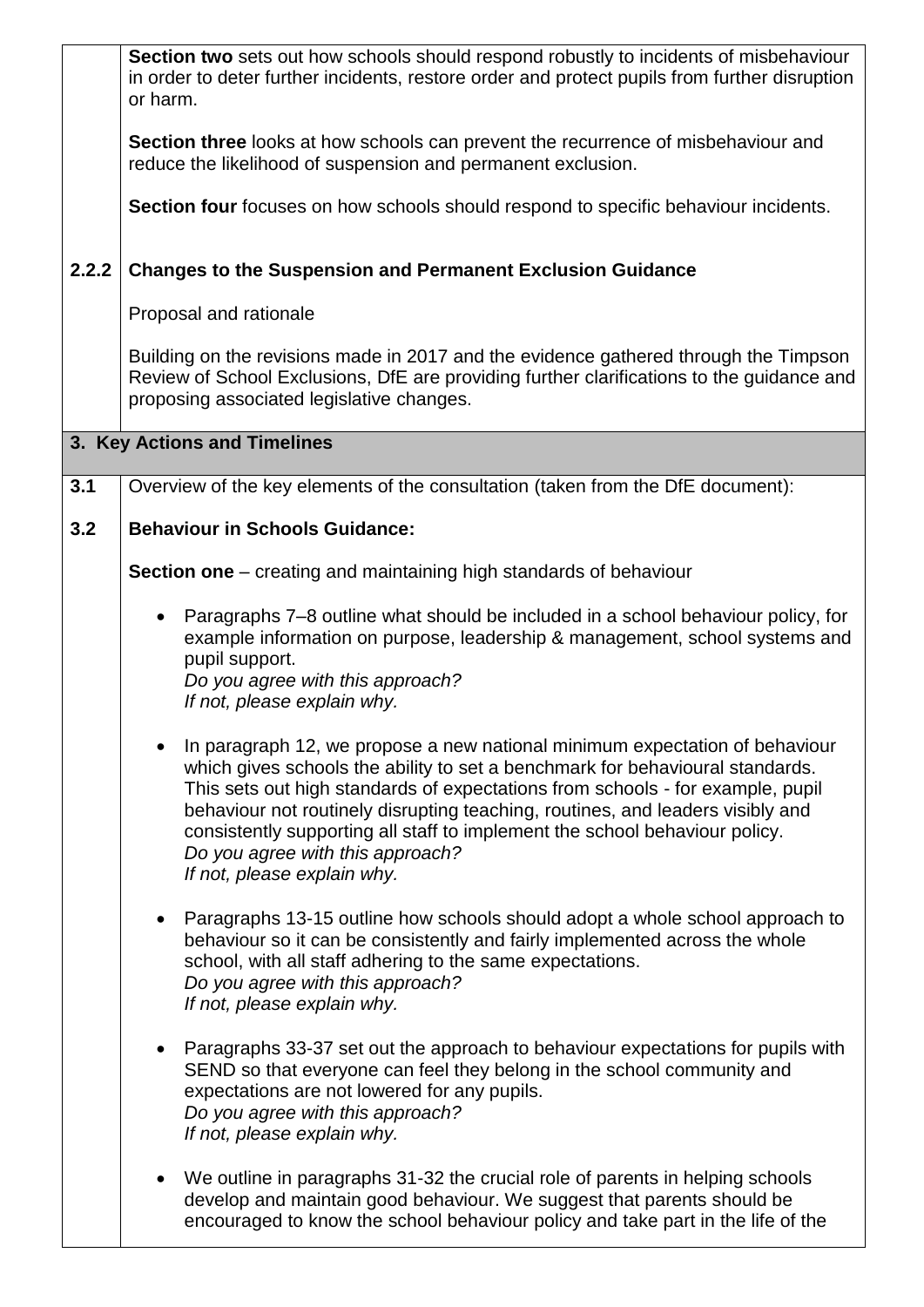school. There is also an expectation that schools should build and maintain positive relationships with parents. *Do you agree with this approach? If not, please explain why.* 

 We are aware that schools often gather feedback from pupils to hear their views on the school's behaviour policy and wider culture. *What is the best way to capture pupil voice and what is the impact on the behaviour standards? What would be the workload implications for schools and in particular teachers in developing and implementing a behaviour policy as outlined in section one of the guidance?*

**Section two** – after incidents of misbehaviour

- The guidance offers advice on de-escalation techniques to help prevent further behaviour issues arising and recurring, for instance schools may use pre-agreed scripts and phrases to help calmly restore order. *What other de-escalation techniques could be used by schools?*
- Paragraphs 77-78 outline the support that schools may want to provide to pupils following behaviour incidents or a pattern of incidents. This includes engagement with the pupil or parents or inquiries into circumstances at home, conducted by the Designated Safeguarding Lead or a deputy. *What other pastoral support should schools consider when trying to support students following behaviour incidents?*
- As set out in paragraph 79, removal (sometimes known as isolation) is now defined as "where a pupil, for disciplinary reasons, is required to spend a limited time out of the classroom, at the instruction a member of staff". The guidance says: "The use of removal should allow for continuation of the pupil's education in a supervised setting".

*Do you agree with this definition and guidance? If not, please explain why.* 

- As set out in paragraph 82, removal should be distinguished from the use of separation spaces (sometimes known as sensory or nurture rooms) for nondisciplinary reasons. These generally involve focused, in-school, teacher-led interventions for small groups of pupils with identified SEN or other needs: for instance, where a pupil is taken out of the classroom to regulate their emotions because of identified sensory overload. *Do you agree with this approach? If not, please explain why.*
- In paragraph 81, we outline that removal should only be used as a last resort to:

a. restore order and calm following an unreasonably high level of disruption b. enable disruptive pupils to be taken to a place where education can be continued in a managed environment.

*Do you agree with these reasons? If not, please explain why.*

 Paragraph 83 outlines the ways in which headteachers should govern the use of removal: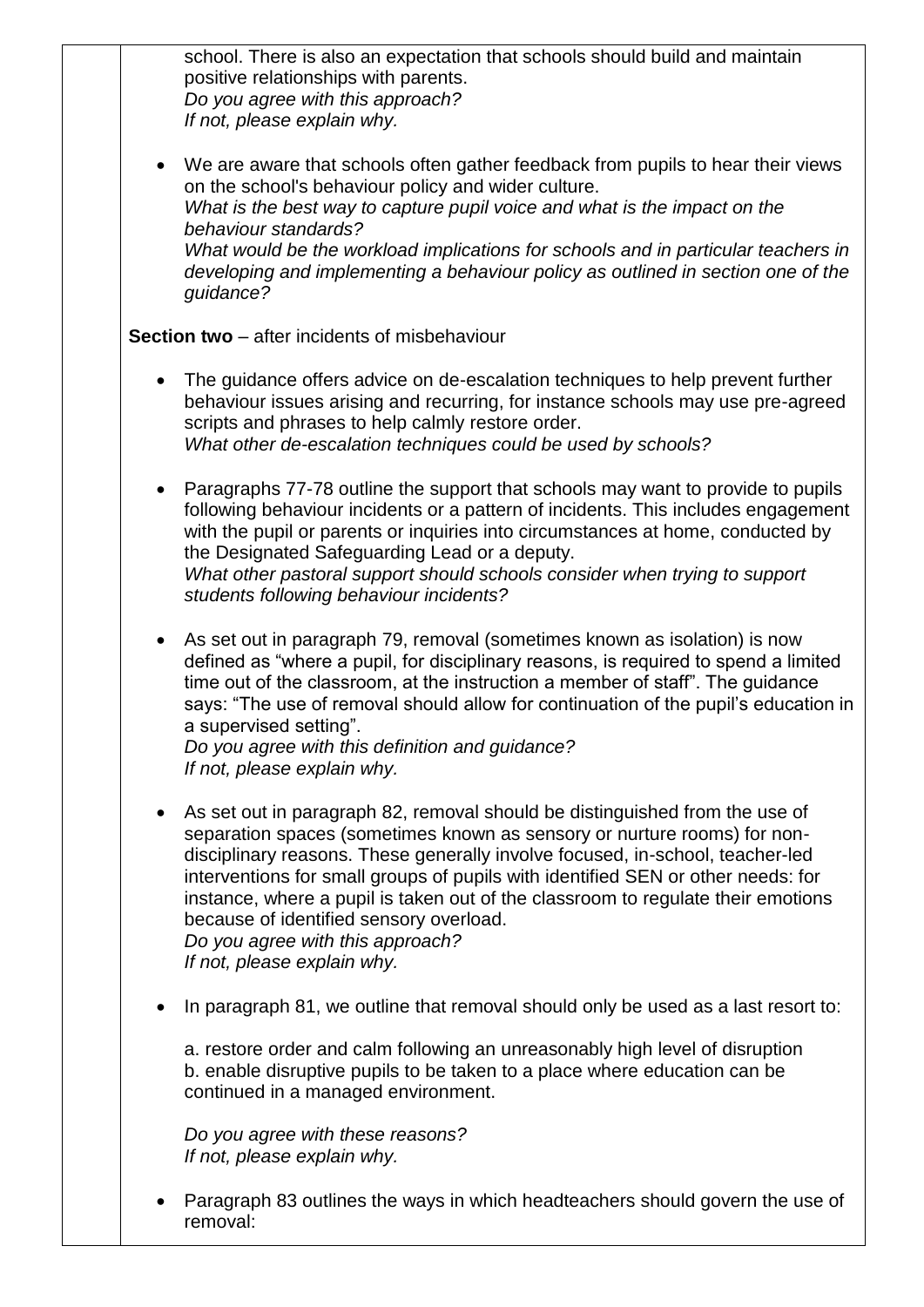a. maintain overall strategic oversight of the school's arrangements for any removals, as set out in the school's behaviour policy; b. make sure the reasons that may lead to pupils being removed are transparent and known to all staff and pupils; c. outline in the behaviour policy the principles governing the length of time that it is appropriate for a pupil to be in removal; d. ensure that the removal location is in an appropriate area of the school, that the room is stocked with appropriate resources, and is a suitable place to learn, and is staffed by suitably trained members of staff; e. design a clear process for the re-integration of any pupil in removal into the classroom when appropriate and safe to do so. *Do you agree with these proposals? If not, please explain why.*

- Paragraphs 84-85 outline that schools should monitor who is removed from classrooms and frequently review this data to identify any patterns relating to any individual pupil and pupils with protected characteristics. *Do you agree with this approach? If not, please explain why.*
- Paragraph 86 outlines the specific actions schools should take when dealing with individual removal cases. Both include clear reference to pupils with SEND and their specific needs.

*Do you think the updated advice provides helpful guidance to schools on the decision-making process over using removal where necessary for pupils with SEND?* 

*If not, please explain why.*

## **Section three** – preventing recurrence of misbehaviour

 Paragraphs 96-100 outline how schools should adopt a range of initial intervention strategies to help pupils manage their behaviour and help to reduce the likelihood of suspension and permanent exclusion. We list a range of interventions including providing mentors, in-school units and engagement with parents.

*What other types of early intervention work well to address behaviour issues?*

- Paragraph 101 outlines our definition of an in-school behaviour unit as "planned interventions that take place in small groups outside of normal lessons. The approach taken in such a unit should be aligned to the culture of the whole school and delivered in line with the school's behaviour policy". *Do you agree with this definition? If not, please explain why.*
- Paragraph 105 outlines factors and processes schools should consider when developing an in-school behaviour unit which includes the following:

• Referring pupils based on their needs, including sharing information on previous behaviour incidents with multi-agency partners if appropriate and consulting with parents on the in-school behaviour unit placement. • Delivering a broad and balanced curriculum offer that aligns to the curriculum in mainstream lessons and supports reintegration. • Maintaining a visible presence from school leaders to make in-school behaviour units an integral part of the school with wider school staff.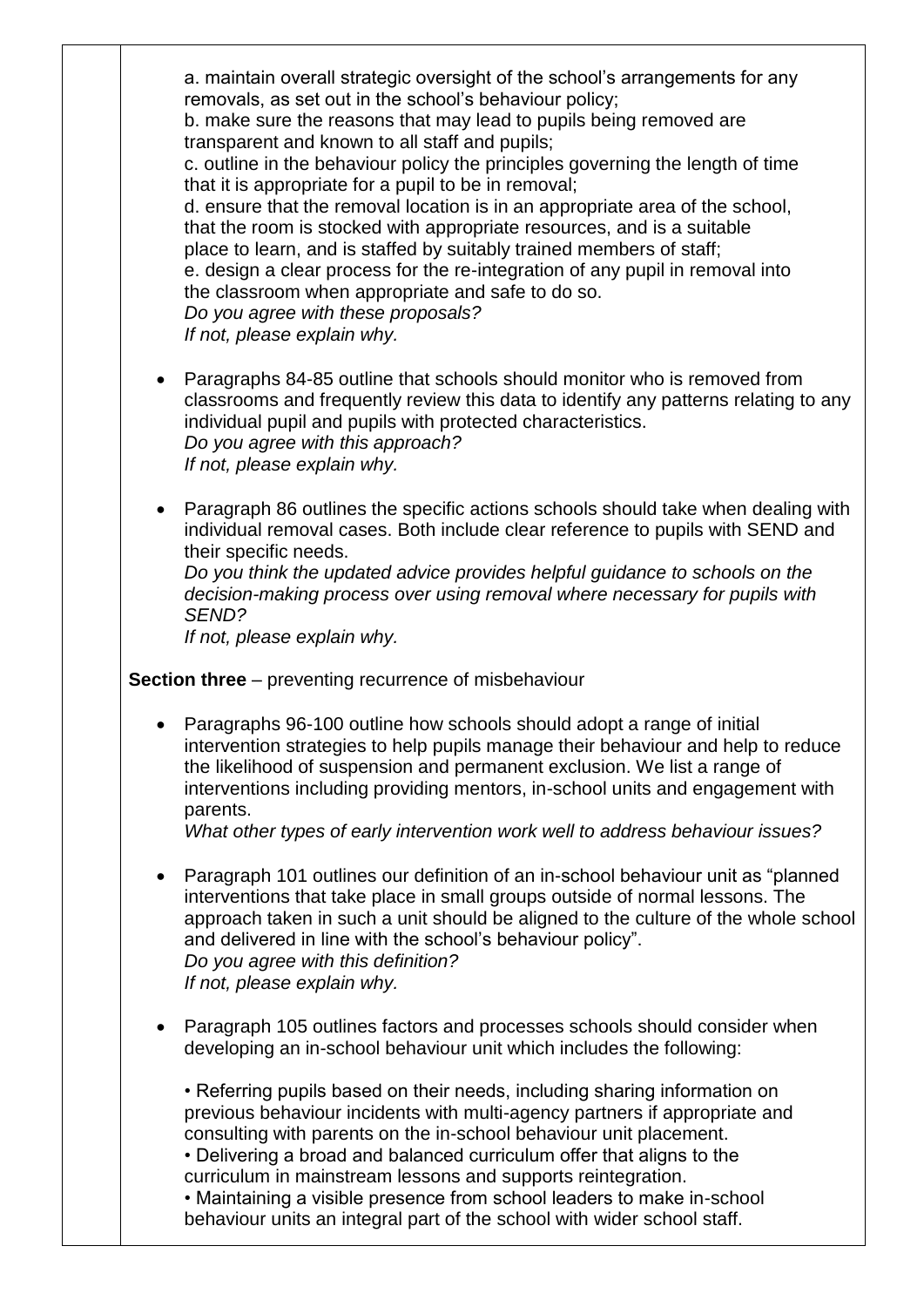*Do you agree with this governance approach? If not, please explain why.* 

 Paragraph 108 also outlines how schools should re-integrate pupils back to mainstream lessons, including holding meetings and considering what support pupils may need to help them return to mainstream education. *In what additional ways should pupils be re-integrated back into mainstream lessons?*

**Section four** – responding to specific behavioural incidents

- Paragraph 113 outlines how schools should be clear in every aspect of their culture that sexual violence and sexual harassment are never acceptable and will not be tolerated. It is especially important not to pass off any sexual violence or sexual harassment as 'part of growing up'. This is because it can lead to the normalisation of unacceptable behaviours and an unsafe environment for pupils. *How can schools practically avoid unacceptable behaviour becoming normalised?*
- Schools should be clear that the same standards of behaviour are expected online as offline, including the importance of respect for others. Inappropriate online behaviour including bullying, the use of inappropriate language, the soliciting and sharing of nudes or semi-nudes, and sexual harassment should be addressed in accordance with the same principles as offline behaviour. *Do you agree with this approach? If not, please explain why.*
- *Are there any particular issues you feel are not covered in the revised Behaviour in Schools Guidance?*

## **Equalities Act Duties**

 Under the Equality Act 2010, schools must not discriminate against, harass or victimise pupils because of: sex; race; disability; religion or belief; sexual orientation; pregnancy/maternity; or gender reassignment. *What do you consider to be the equalities impacts of the revised guidance documents on individuals with particular protected characteristics?*

## **3.3 Changes to the Suspension and Permanent Exclusion Guidance**

## **Proposed changes to the regulations**

 Paragraph 12 sets out how a headteacher may not bring a permanent exclusion to an end after it has begun. In addition, a headteacher may not end a suspension earlier than the agreed end-date once it has begun (that is, when the pupil is no longer attending school).

*Do you agree with this proposed change in the law? If not, please explain why.*

*Is the associated guidance at paragraph 12 sufficiently clear? If not, please explain why.*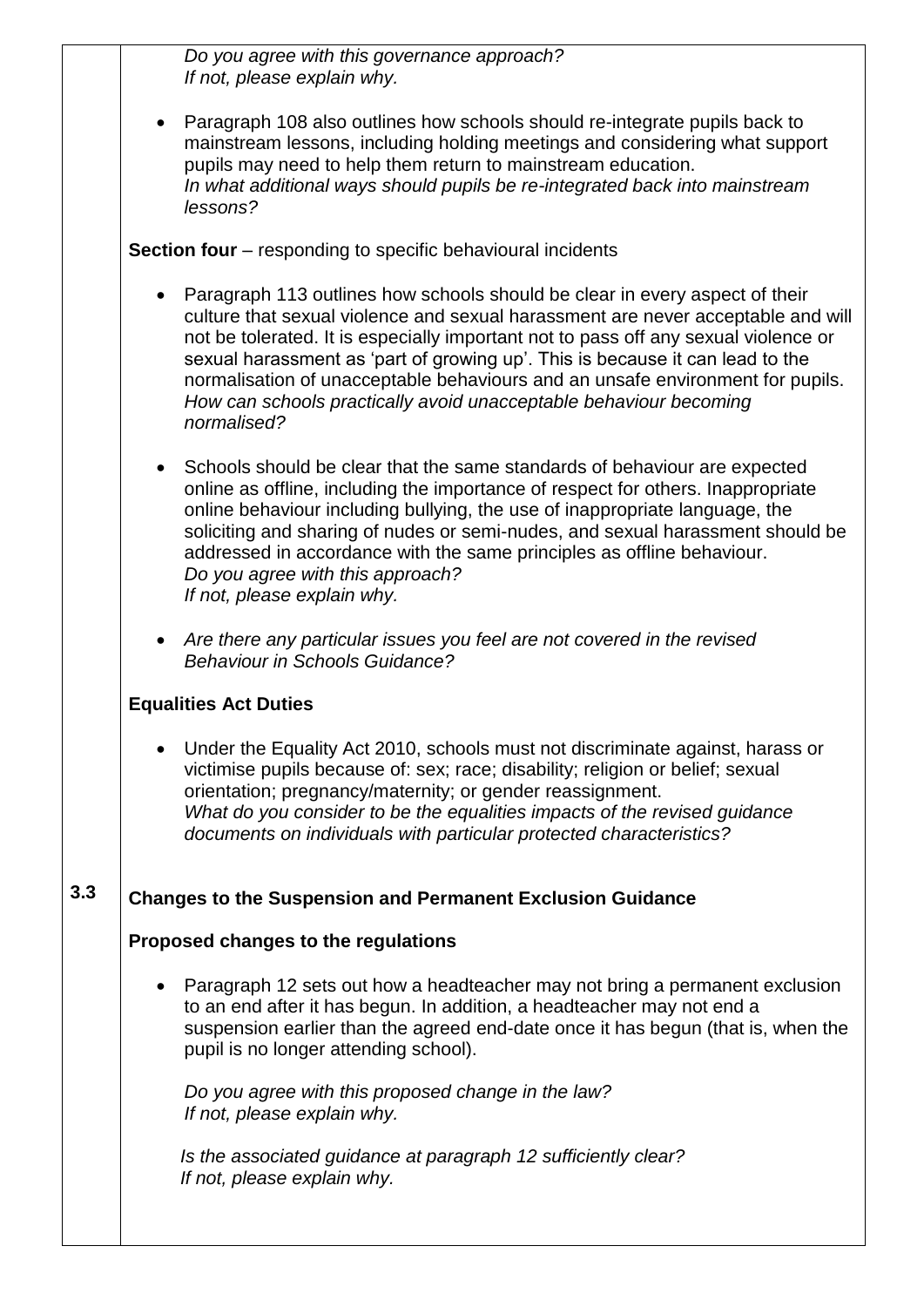|     | $\bullet$ | Paragraph 54 introduces a deadline for the headteacher to notify the parents of a<br>pupil's suspension or permanent exclusion, the reasons for this and the period of<br>any suspension. The obligation to do this 'without delay' will remain, but the<br>regulations will also specify that in no case must this take longer than three days.                                                                                                                                                                                                                                                                                                          |
|-----|-----------|-----------------------------------------------------------------------------------------------------------------------------------------------------------------------------------------------------------------------------------------------------------------------------------------------------------------------------------------------------------------------------------------------------------------------------------------------------------------------------------------------------------------------------------------------------------------------------------------------------------------------------------------------------------|
|     |           | Do you agree with this proposed change in the law?<br>If not, please explain why.<br>Is the associated guidance sufficiently clear?<br>If not, please explain why.                                                                                                                                                                                                                                                                                                                                                                                                                                                                                        |
|     |           | Paragraph 68-70 expands the headteacher's duty to inform relevant<br>professionals of their decision to suspend or permanently exclude to include<br>social workers. As a result, if a pupil with a social worker is excluded, the social<br>worker must be notified in writing and involved in the governing board meeting<br>and independent review panel, where possible.                                                                                                                                                                                                                                                                              |
|     |           | Do you agree with this change in the law?<br>If not, please explain why.<br>Is the associated guidance at paragraphs 68-70 sufficiently clear?<br>If not, please explain why.                                                                                                                                                                                                                                                                                                                                                                                                                                                                             |
|     | $\bullet$ | Virtual School Heads (VSH) should already be closely involved with a school if a<br>looked after child (LAC) is at risk of suspension or permanent exclusion.<br>Paragraphs 68-70 extend the headteacher's duty to inform a VSH if a LAC is<br>suspended or permanently excluded. If a LAC is excluded, the VSH must be<br>notified in writing and, where possible, involved in the governing board meeting<br>and independent review panel.                                                                                                                                                                                                              |
|     |           | Do you agree with this change in the law?<br>If not, please explain why.<br>Is the associated guidance at paragraph 68-70 sufficiently clear?<br>If not, please explain why.                                                                                                                                                                                                                                                                                                                                                                                                                                                                              |
|     |           | During the coronavirus pandemic when school attendance was restricted, the<br>department amended the School Discipline (Pupil Exclusions and Reviews)<br>(England) Regulations 2012 to regulate the use of remote meetings for governing<br>board considerations of reinstatement and independent reviews. We are<br>proposing to make these rules a permanent option in any circumstances. This is<br>a measure that would benefit governing boards, parents and pupils and enable<br>schools to meet the statutory timescales sooner for such reviews as set out in the<br>School Discipline (Pupil Exclusions and Reviews) (England) Regulations 2012. |
|     |           | Do you agree with virtual meetings being made a permanent option<br>under any circumstances?<br>If not, please explain why.<br>Do you think virtual meetings should be made at the request of the<br>parent only?<br>Please explain why.                                                                                                                                                                                                                                                                                                                                                                                                                  |
| 3.4 |           | Proposed non-statutory changes to the guidance                                                                                                                                                                                                                                                                                                                                                                                                                                                                                                                                                                                                            |
|     |           | We have sought to provide best practice on the use of managed moves and off-<br>site direction and how they should be used as an early intervention measure for<br>pupils at risk of exclusion. We have set out our expectation of the process and                                                                                                                                                                                                                                                                                                                                                                                                        |
|     |           |                                                                                                                                                                                                                                                                                                                                                                                                                                                                                                                                                                                                                                                           |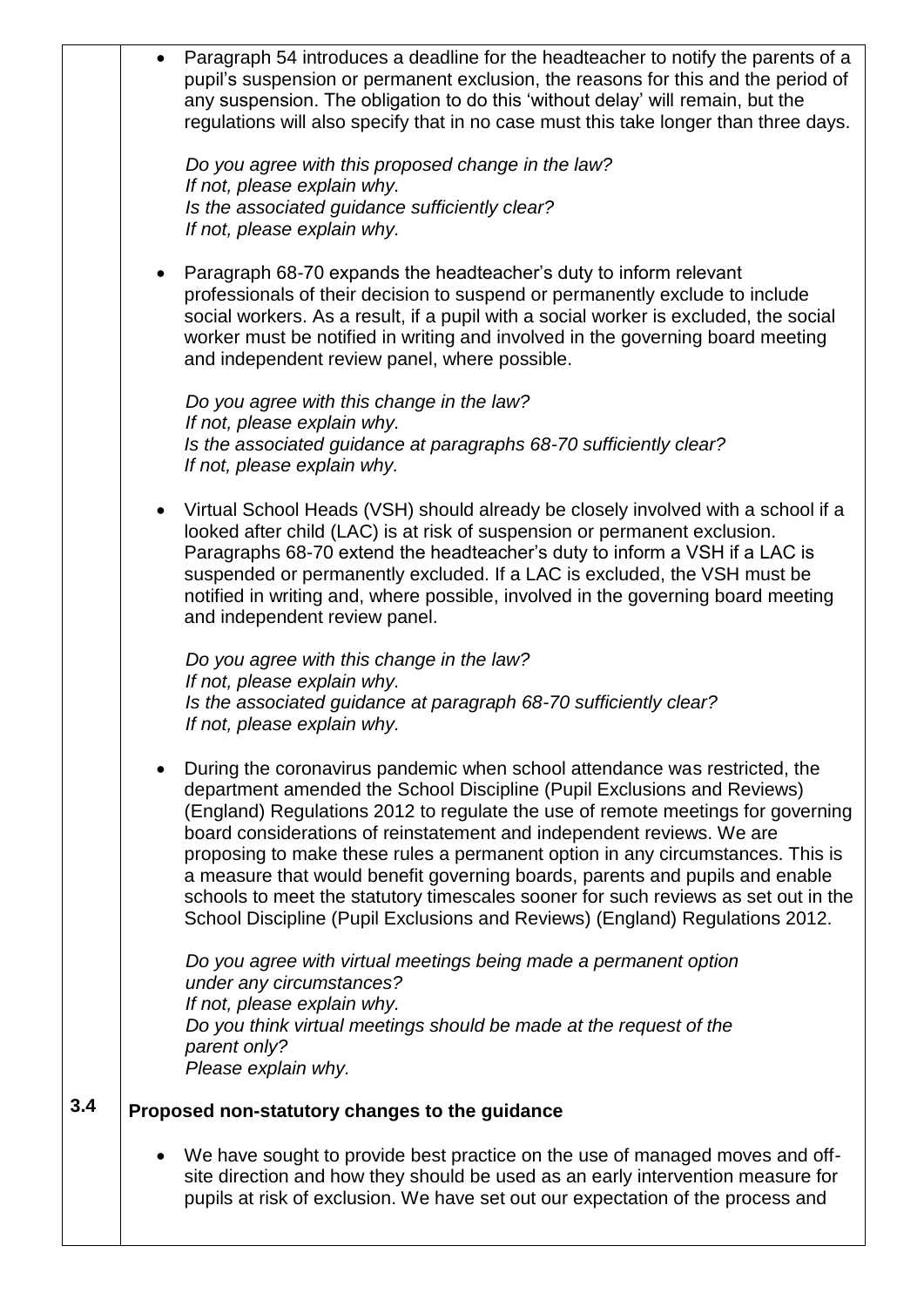the safeguarding measures that should be put in place for pupils in paragraphs 31-43.

*To what extent is the process outlined clear and suitable for all involved? Please explain why.*

*Please describe both the benefits and risks of introducing stricter oversight of pupil movements between education settings, such as a revised statutory framework for all pupil movement between education settings?*

*Following a period of suspension or off-site direction, what are the best approaches to reintegrating a pupil into a mainstream setting? Please explain why and copy and paste any relevant information.*

 The guidance emphasises the importance of monitoring and understanding suspension and permanent exclusion data. Schools, local authorities, and local forums should work together to track and review the information on children who leave schools, by exclusion or otherwise, to establish a shared understanding of how the data on the characteristics of such children feeds local trends. Where patterns indicate possible concerns or gaps in provision, we expect headteachers and other local leaders to use this information to ensure they are effectively planning to meet the needs of all children.

 *Do you agree with this revision? If not, please explain why.* 

 Throughout the revised guidance we have set out when and where pupils should be included in the suspension and permanent exclusion process.

*Is this sufficiently clear? If not, please explain why.*

 The current limit on the total number of days a pupil can be suspended in a school year is 45 school days:

*Should this limit be changed or not? Please explain how and why. What potential impact would there be if the 45-day limit for suspensions in a school year was reduced? Please explain why.*

 To inform the wider special educational needs and disabilities (SEND) Review and Alternative Provision (AP) Reforms programme, we would like to understand more about the barriers to providing alternative provision before the sixth school day of a suspension or permanent exclusion. Your answers to the following questions will help us to understand what more we need to do to ensure timely support and education is put in place:

*In your experience, what continuity of education is provided following the suspension or permanent exclusion of a pupil before the sixth school day?*

*What are the barriers to providing alternative provision before the sixth school day when a child is suspended or permanently excluded from school? Please explain why.*